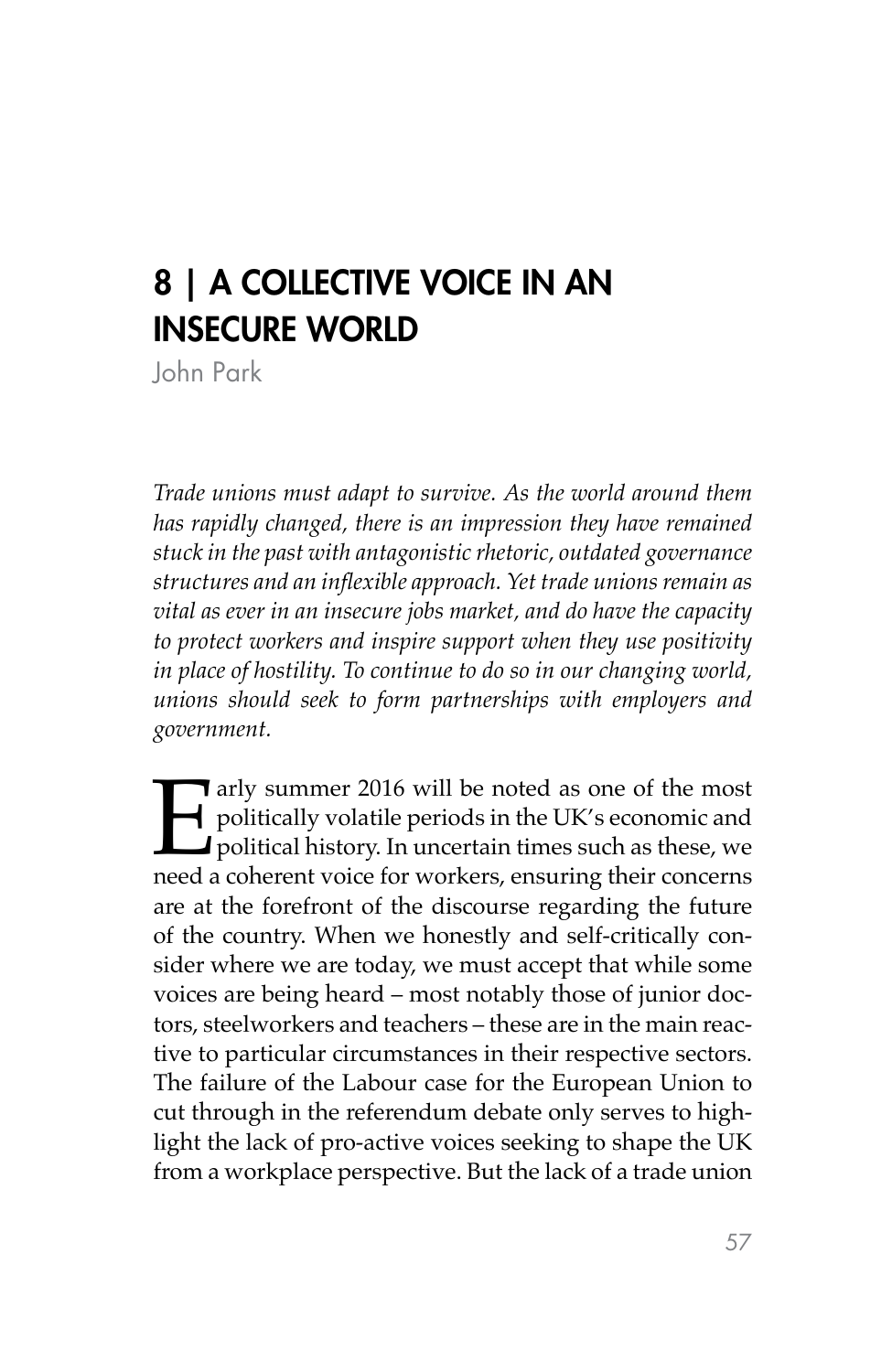voice is a problem that goes beyond the debate about how to deal with Brexit.

The future of the UK trade union movement is at risk – trade union membership has been stagnating for the last 30 years and structural changes in the UK economy have led to trade union density in the private sector dropping below 14 per cent. Most European countries have witnessed a similar trend, although the levels of trade union density in most of the Scandinavian countries are still two to three times that of their central and southern European neighbours.

The most worrying aspect of this decline is that – despite work being increasingly less secure, salaries at the top racing away from those at the bottom and workers' rights being slowly rolled back since 2010 – trade unions, or more precisely trade union membership, appears not to be a relevant choice for millions of workers.

The issues that gave rise to the creation of trade unions – improving job security, the emancipation of industrial workers with new skills, and the ability to bargain with employers to ensure a more equitable share of rewards – are as desirable today as they were 150 years ago. Indeed, because many private sector employers are finding more ingenious ways of not sharing profits equitably across the workforce, it should be easy to argue that the promotion of trade union membership is a sound economic policy choice for any government.

## The future of work and the trade union response

The future of work is difficult to predict but there are some changes we can anticipate. The exponential nature of change in this second machine age might not see all of the jobs we do now replaced by robots or driverless cars, but it will disrupt the way we work even more than the transition to the first machine age did. We are set to see an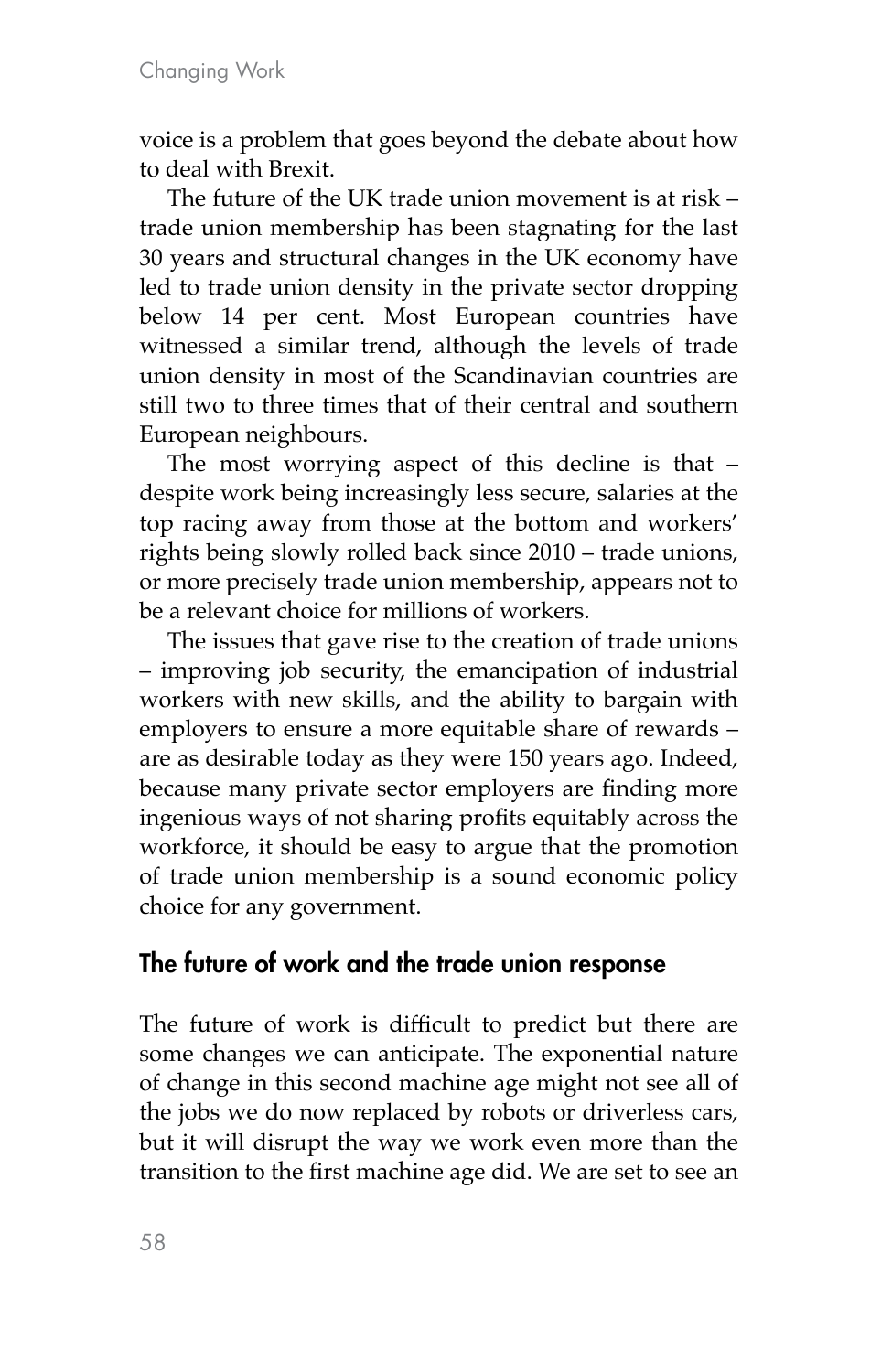explosion in self-employed and freelance workers and the digital revolution will lead to many jobs becoming obsolete. The 'gig economy' is growing, with work based on short-term arrangements, casual workers and independent contractors. Policy and decision makers are thinking through their responses to these changes and trade unions must seek ways to influence this debate.

For many, this pattern of work is a reality now. Somemake a conscious choice but growing numbers have fewer options as traditional jobs in the manufacturing supply chain continue to be lost. For example, many members of my trade union, Community, made redundant from the steel industry in recent months have been encouraged by agencies, brought into mitigate job losses, to think about starting or growing a business, or becoming a freelance or lifestyle worker. In addition, younger people attracted to creative industries find themselves working for companies who use similar business models to Amazon, Microsoft and Uber which rely on individuals renting out their skills and possessions online in the shared economy.

This is a massive challenge. Even if trade unions start to map out our policy and structural response now, inertia in our movement may lead to us never being in a position to support these workers effectively and, arguably more importantly, to ensure that their voices are heard in the policy discussion around the future of work.

Of course it isn't only about the challenges presented by the gig economy – we'll need to recruit and organise members from emerging industries whilst consolidating in our traditional sectors. Achieving these twin objectives will take levels of innovation not seen in the UK trade union movement for many years, if at all.

The role trade unions have played in recent years in driving up productivity and ensuring that trade union members are equipped to participate in workplace change is also diminishing. Research recently published by the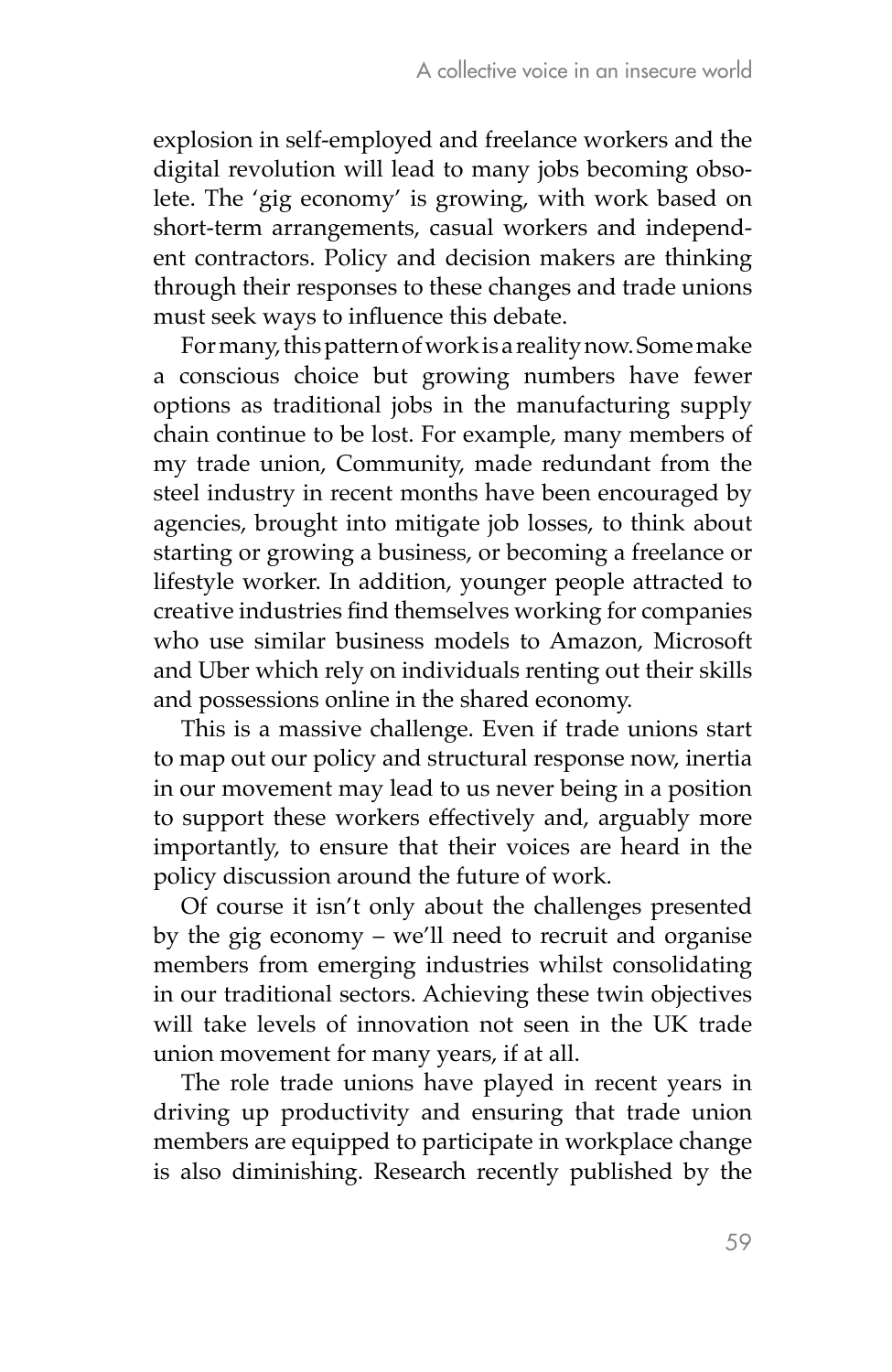Smith Institute highlights that only 18 per cent of employees think that their trade union is engaged with workplace productivity. Trade unions should be seen as a key partner in turning around the UK's stagnant productivity levels. A long-term strategy which seeks to build capacity within unions to engage on these issues would not only help improve productivity, it could increase trade union workplace activism and positively influence industrial policy development more widely.

## Can we provide a solution?

The reputation of trade unions is vital to our continued success. If we are seen as a negative force or a voice of the past, then it will be almost impossible for us to connect with the workforce of the future. Indeed there is clear evidence that our reputation isn't as strong as it has been in the past or should be today. Some will blame the 'Tory press' or the culture of individualism that supposedly dominates our post-Thatcher culture, but if we are really serious about improving the standing of trade unions surely responsibility lies with our leaders?

We've contributed to this situation, particularly in our use of language. More concerning than the trade union terminology many of our non-activists struggle to understand is our tone of voice and our confrontational language. Recent research carried out on behalf of Unions 21 highlighted that the words used by trade unions have become more extreme over a 20 year period – where unions used to be angry, now they're furious. Consequently, trade unions tend to hit the headlines only when there is some form of industrial dispute or power struggle within the Labour party.

We do not talk openly enough about our successes. We shouldn't be embarrassed when we make something happen whilst working in partnership with decent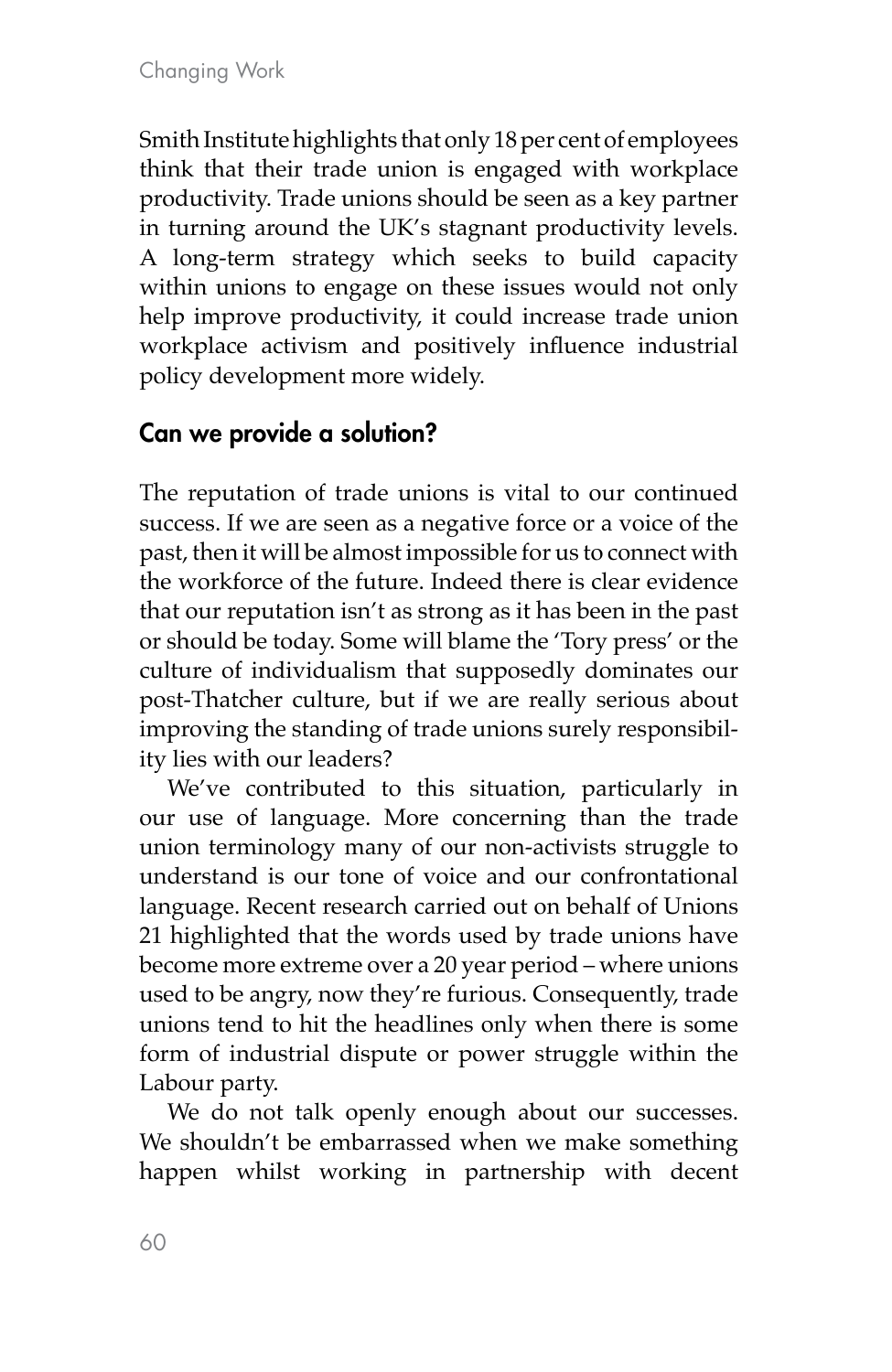employers. Nor should we shy away from championing successes achieved through industrial strength, but we need to be more sensitive to how we frame this to a wider audience.

The junior doctors dispute demonstrated that if you have a sound organisational reputation then public support is much easier to foster (although it remains to be seen how long that can be sustained). The constructive approach taken by the trade unions in dealing with the crisis in the steel industry is another positive example, where the trade unions are viewed not only as the workforce representatives but also as an important part of the industry. Indeed, Community commissioned polling from YouGov which showed there had been a 16 per cent increase in the number of people who viewed trade unions positively since the beginning of the steel crisis.

Our reputation does matter, because ultimately most people make decisions to join organisations based on what they think about them. Other recent polling from YouGov highlighted that just 19 per cent of workers would be likely or very likely to seek assistance from a trade union if they had a problem at work. Amazingly this figure jumped up to 64 per cent when the question was phrased as 'paying for independent help and advice' for assistance with a problem at work – the very thing trade unions provide. The other most notable figure in this polling was that 30 per cent of those questioned were trade union members; our reputational problem isn't confined to non-members.

### The importance of trade union governance to our future relevance

Changes to trade union legislation tends be something that is done to trade unions not with them. Normally, it's Conservative governments seeking to reduce trade union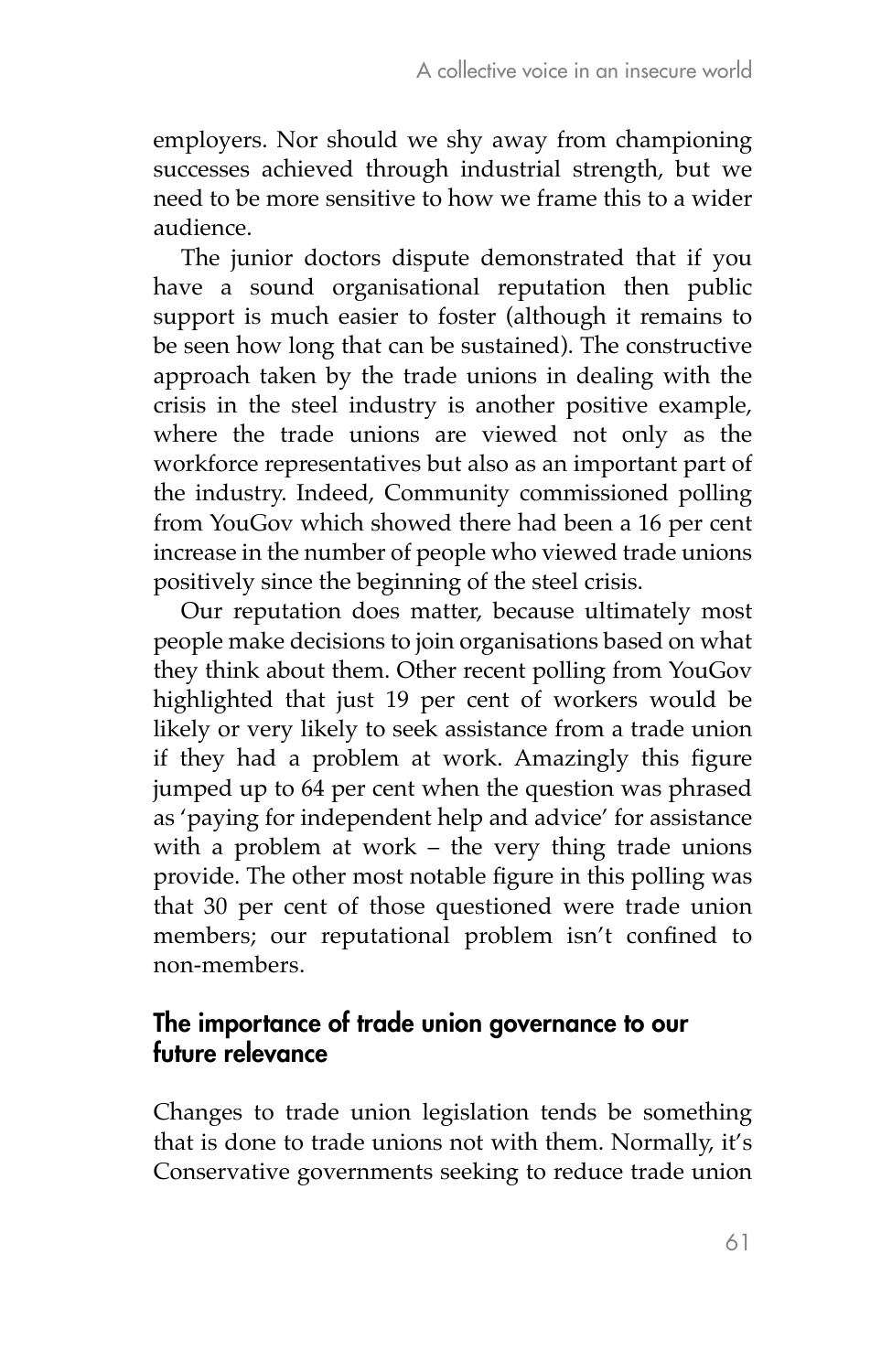influence in some way. This government's Trade Union Act is the most recent example of that approach and whilst Frances O'Grady and her colleagues at the TUC worked tirelessly to gain a number of concessions, trade unions are still on the back foot because of these measures.

Undoubtedly this government or a future Conservative government will seek to return to some of these measures in the future – probably after public opinion has shifted away from support for unions due to a prolonged dispute or high profile public sector strike – so why don't we take the initiative?

It shouldn't be beyond the collective wit of trade unions to seek to develop and modernise our own structures, develop ideas that would underpin our future independence and seek out best practice across the movement in the delivery of services and benefits.

Indeed, the efforts to introduce electronic balloting into the discussions around the trade union bill are a fine example of trade unions thinking differently. It is unfortunate that they were only given serious consideration due to the passage of the trade union bill through Westminster.

So why wouldn't we want to modernise and review our democratic structures? It's hard to measure workplacelevel engagement accurately but it is clear that in the big ticket elections for general secretaries and executives, the turnout figures are woeful. There must be a more effective way of engaging trade union members in the decision making process of their union.

General secretaries being elected on tiny turnouts who are then accountable to executives elected on even smaller turnouts, is not good for decision making. It encourages a leadership approach which only seeks to address the concerns of small, often factional, groups as opposed to the wider interests of union members. This is less of a problem in smaller and more specialised unions because their scale naturally enables decision-making to be made closer to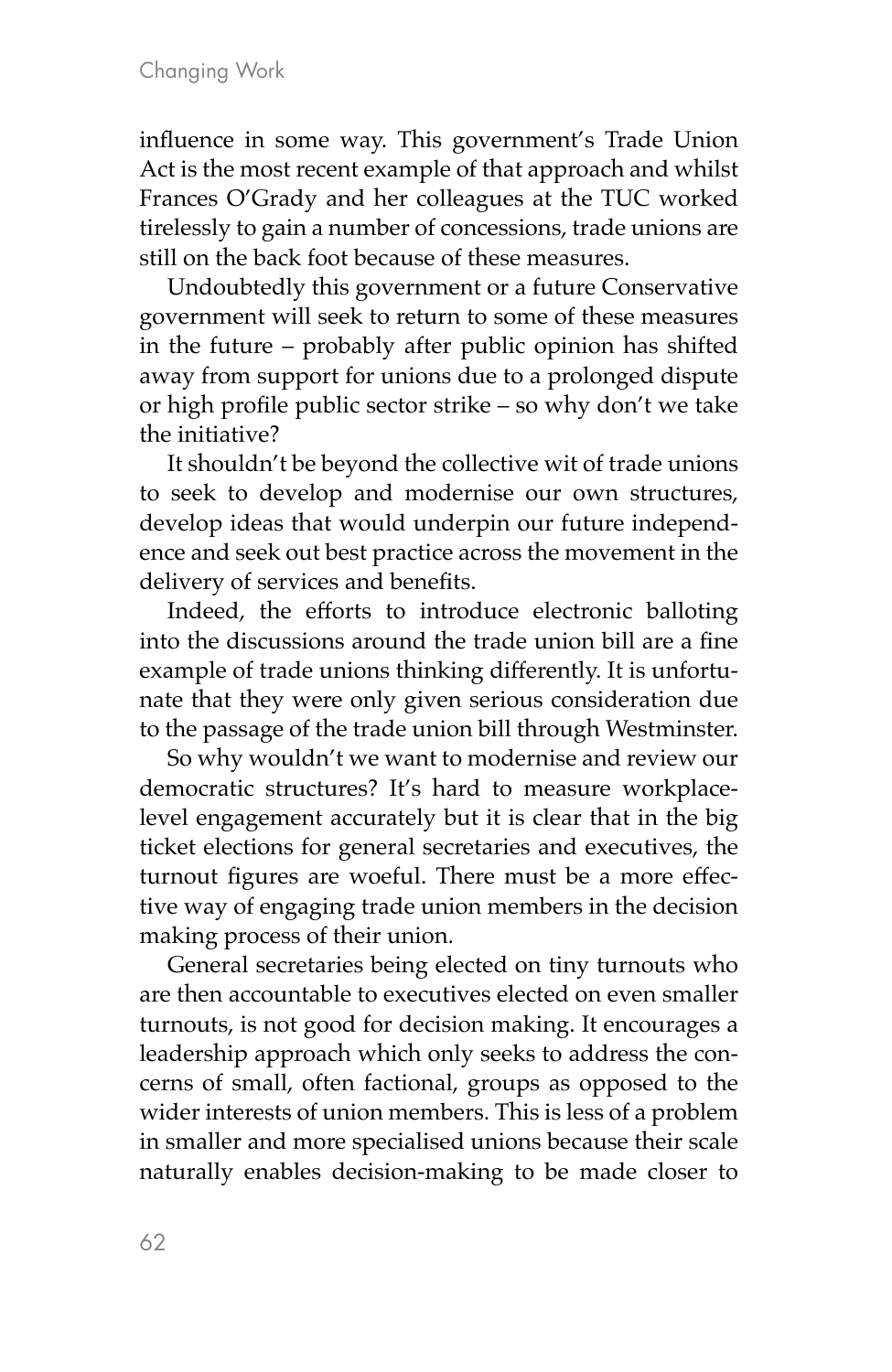members. But it is a problem in larger unions, a fact I am sure many senior officials would acknowledge privately.

Getting members to participate in general secretary or executive ballots might always be a problem but new statutory structures for executives would enhance and modernise trade union governance, for example setting limits on the size of executives and involving independently appointed trustees in decision-making.

## The way ahead

We live in a significantly better society than did those who founded and established the trade union movement. Nevertheless, in many ways the world of work is just as insecure and precarious as it was then. Certainly, the need for a strong, responsible collective voice in that world has never been greater. And for those reasons, we can't allow UK trade unionism just to be a story of managing a long decline. For those workers who need us most, it has to be a story of recognition, recovery and relevance.

Firstly, we need to recognise the severity of the situation that we are in and face up to the facts of declining membership, relevance and authority. There needs to be an acceptance that it is the responsibility of the trade union movement to understand the problems we face and to address them – not to blame others such as the press, politicians or employers.

Secondly, we need to build a consensus across the trade union movement on a recovery strategy. Given the diverse interests of our many sister organisations, that is easier to say than to deliver on. Strengthening the governance of trade unions should be one priority, seeking to develop a tripartite social framework with employers and government should be another.

Continuing and increasing relevance of trade unions to the world of work is the final aspect we must address